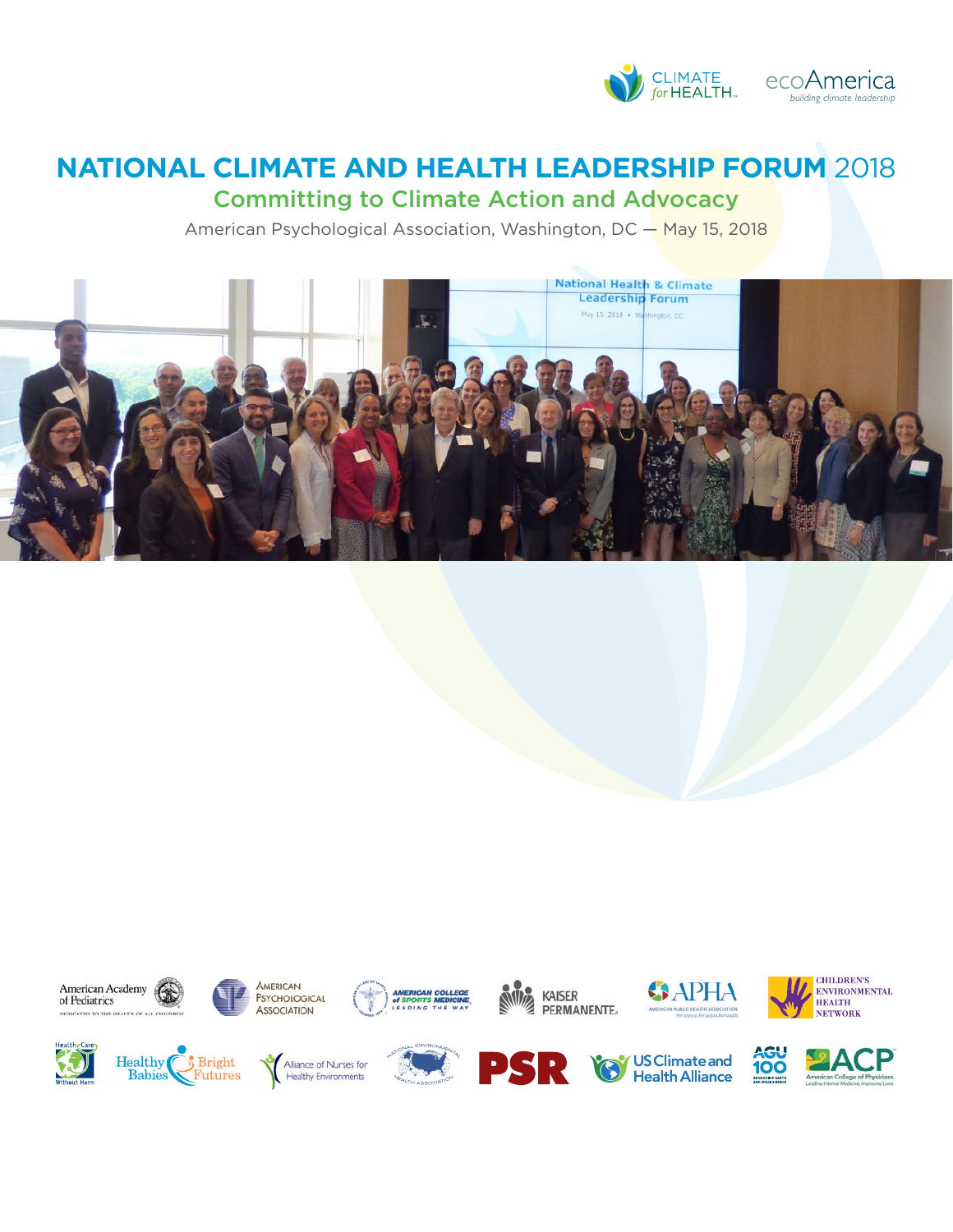

## **OVERVIEW**

#### **Contents**

Opening Remarks Climate Justice & Health Equity Mitigating Our Climate Impact 5 3 4 Advocacy Matters: Elevating 7 Our Voices for Climate Solutions Commitments to Climate 8 Mitigation and Advocacy Closing Remarks 12 ecoAmerica and Climate for Health convened more than 50 health leaders for the National Climate and Health Leadership Forum on May 15, 2018, co-hosted by the American Psychological Association in Washington, D.C. Participants explored ways to increase climate change mitigation and advocacy activities within the health sector, and with health leaders at the forefront of climate solutions beyond the health sector. These discussions revealed several key insights:

- Climate change is a health emergency and health professionals have an obligation to talk about it as such with patients, peers, and elected officials at all levels.
- Health professionals are trusted messengers on climate change and are eager to act, but need support.
- There is a need for one national health agenda on climate change around which health professionals can coalesce.
- There is a desire to build an inclusive health movement on climate solutions which will require ongoing opportunities for discussion, collaboration, and support.

*"Health professionals must create a proactive, values-based narrative with people's health and their families at the core, where we define clean energy as a vehicle for achieving health equity."*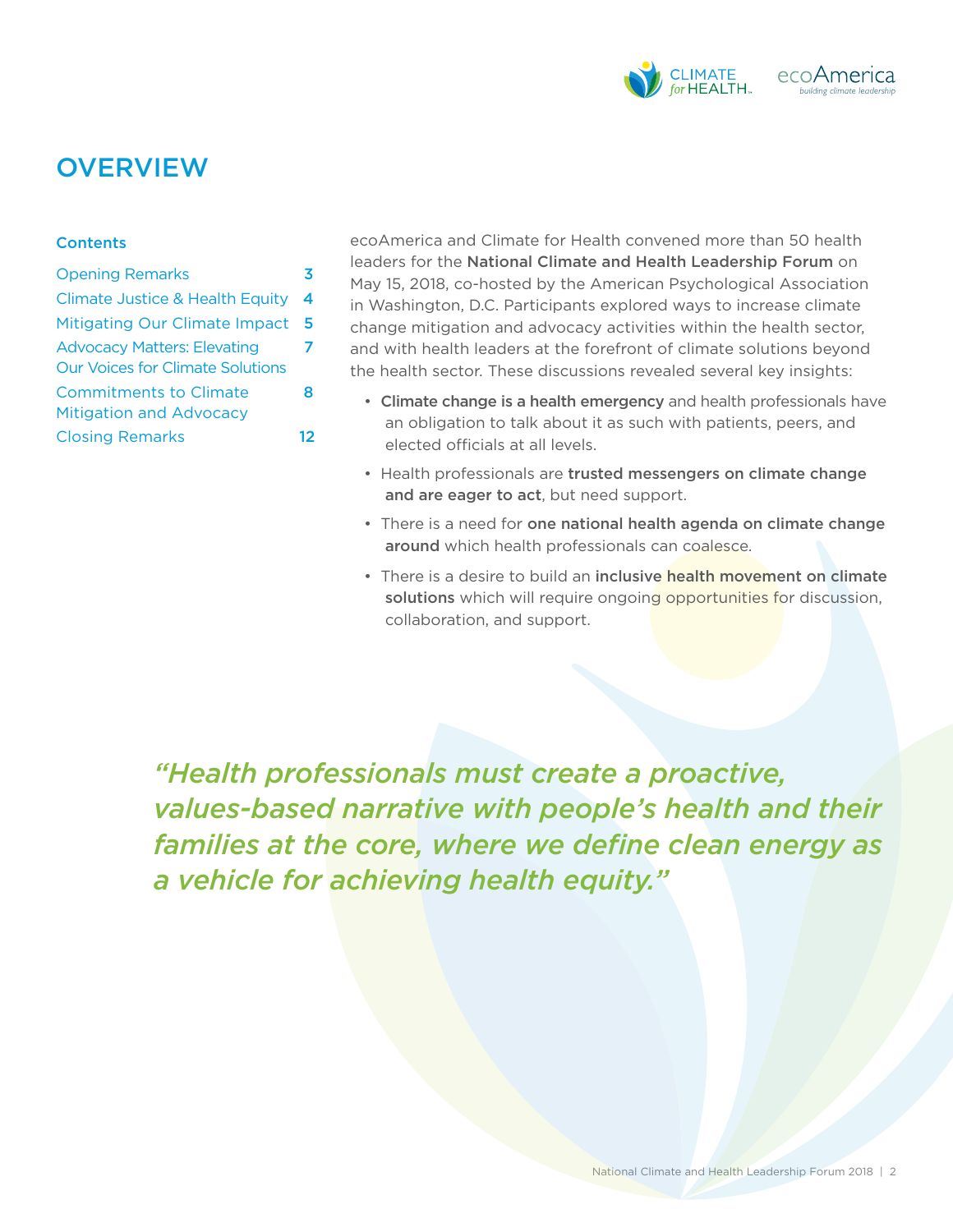

## OPENING REMARKS



Arthur Evans, PhD American Psychological Association



Bob Perkowitz President and Founder of ecoAmerica



Georges Benjamin, MD American Public Health Association

Dr. Arthur Evans, Chief Executive Officer and Executive Vice President of the American Psychological Association (APA), welcomed participants and confirmed APA's commitment to their climate resolution and mitigation efforts. Two of APA's buildings are LEED certified, one gold and one platinum. While any given political climate may slow action, APA will continue to elevate psychologists' role in addressing climate change impacts to mental health and promoting climate solutions.

### State of Health and Climate

ecoAmerica's founder and President, Bob Perkowitz, presented some of the most recent research and polling on climate. The World Economic Forum recognizes that climate change is the biggest risk to the world, with natural disasters in the U.S. costing \$300 billion last year, exceeding the federal budget for health, education, and Medicare combined. With widespread support for clean energy (wind and solar) paired with technological advances, climate advocates have both the public support and economic incentives to achieve a clean energy future now. Leaders are stepping up around the world to realize these goals; 50 nations have committed to 100% clean energy by 2050. Americans trust health leaders for climate information, feel health impacts from climate change, and tie climate action to health benefits. Today, we are here to band together as a coalition of health leaders to make visible commitments so we can lead by example.

Following Bob Perkowitz's remarks, American Public Health Association's Executive Director, Dr. Georges Benjamin, spoke to the health sector's potential to address climate change. As part of an energy intensive sector, healthcare leaders have a responsibility to advocate for climate solutions while mitigating our own impact. First, one must do no harm. Health threats from climate impacts include impacts from more frequent and intense hurricanes, storms, and wildfires. This increase in disasters has been paired with reductions in government support for public health, making us less prepared. Health professionals must create a proactive, values-based narrative with people's health and their families at the core, where we define clean energy as a vehicle for achieving health equity. The public understands; they just have to be motivated and activated. We must remind America of Dr. King's teaching of the "fierce urgency of now."

#### **Resources**

[APA's Resolution on Affirming Psychologists' Role in Addressing](http://www.apa.org/about/policy/climate-change.aspx)  [Global Climate Change](http://www.apa.org/about/policy/climate-change.aspx) [APHA's Climate Change Webpage](https://www.apha.org/topics-and-issues/climate-change)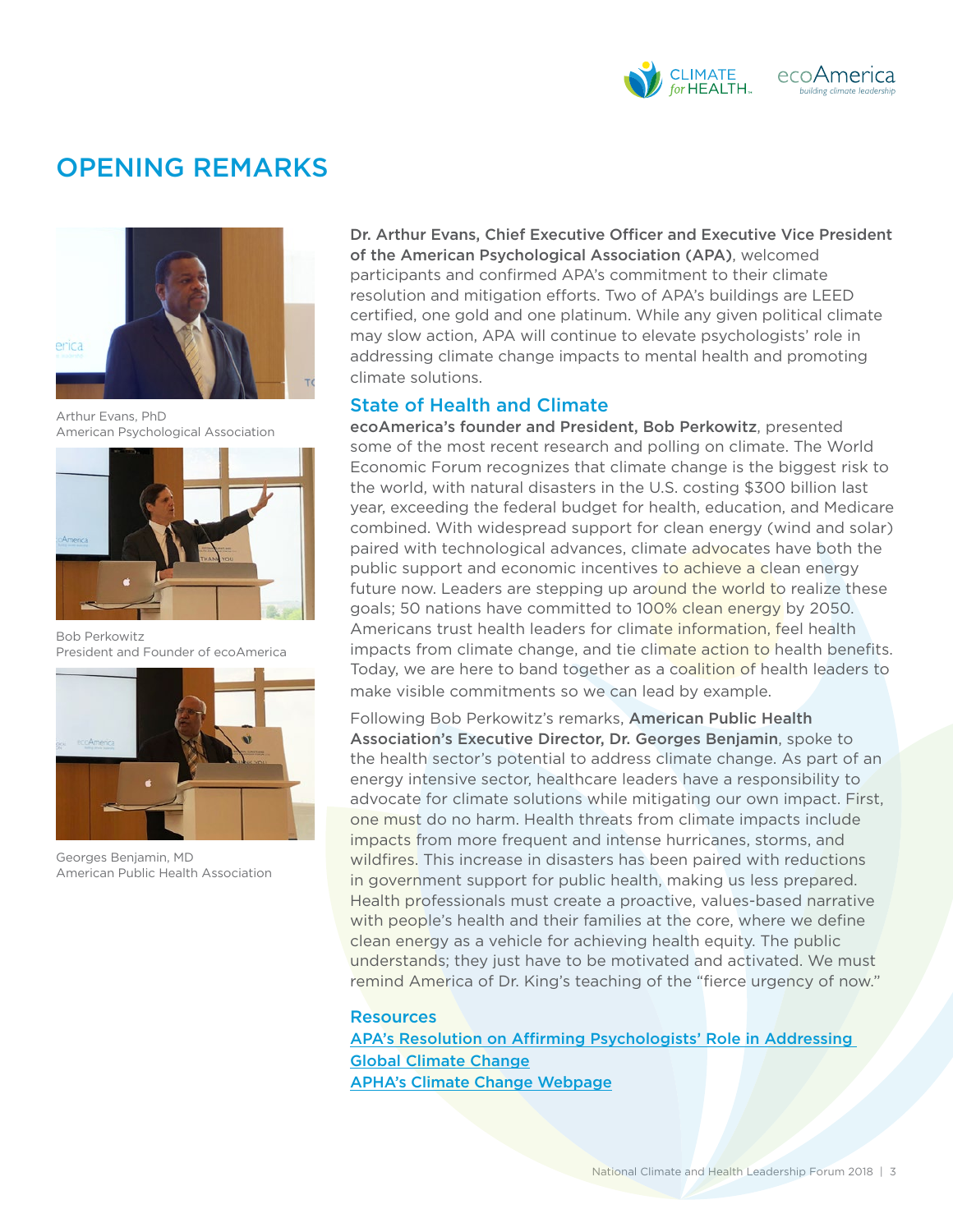

# CLIMATE JUSTICE AND HEALTH EQUITY



#### From Left: Nsedu Obot Witherspoon, MPH Children's Environmental Health Network

Jerome Paulson, MD American Academy of Pediatrics

Mark Magaña Green Latinos A conversation on why we are compelled to lead on climate, how our leadership matters, and why we need to elevate urgency and collaboration to protect all, particularly the most vulnerable, and work towards health equity.

### Nsedu Obot Witherspoon, Children's Environmental **Health Network (CEHN),** opened this session with examples of

working with the most vulnerable: pregnant women, children, and lower income families to advocate for clean air and water policies. To achieve climate justice, we all must help those most impacted by climate change. Those who contribute the least to energy-generated pollution often suffer the most from its consequences.

### Dr. Jerome Paulson, American Academy of Pediatrics (AAP),

built on this narrative with the AAP's story as the first medical professional society to publish a position statement on climate change in 2007. Since then, the Council on Environmental Health has worked to make this a central tenet of the AAP's work. Children breathe and drink more per unit of body weight than adults, magnifying the impacts of pollution in children and putting them at greater risk.

Mark Magaña, Green Latinos, closed the panel by connecting air pollution to the dirty energy sources we are using today. Communities of color and low-income communities are more likely to live closer to these dirty energy facilities. Latino children are 40% more likely to die from asthma, which is why policies like the Clean Power Plan are so important to Latino families. Things we can do now include moving resources and empowering communities, voting, and pushing back on inequitable environmental policies. Panelists agreed that throughout our conversations at the forum and in the work moving forward, we must always seek to achieve climate justice and health equity through clean energy solutions.

#### **Resources**

[CEHN Climate Change Policy Statement](https://cehn.org/our-work/climate-change/cehns-climate-change-policy-statement/) [AAP Policy Statement on Climate Change](http://pediatrics.aappublications.org/content/136/5/992) [Philipsborn RP and Chan K. Climate Change and Global Child Health.](http://pediatrics.aappublications.org/content/early/2018/05/04/peds.2017-3774?sso=1&sso_redirect_count=3&nfstatus=401&nftoken=00000000-0000-0000-0000-000000000000&nfstatusdescription=ERROR%3A%20No%20local%20token&nfstatus=401&nftoken=00000000-0000-0000-0000-000000000000&nfstatusdescription=ERROR%3a+No+local+token)  [Pediatrics. 2018;141 \(6\): e20173774](http://pediatrics.aappublications.org/content/early/2018/05/04/peds.2017-3774?sso=1&sso_redirect_count=3&nfstatus=401&nftoken=00000000-0000-0000-0000-000000000000&nfstatusdescription=ERROR%3A%20No%20local%20token&nfstatus=401&nftoken=00000000-0000-0000-0000-000000000000&nfstatusdescription=ERROR%3a+No+local+token) [Green Latinos Climate Change Webpage](http://www.greenlatinos.org/climatechange)

After the opening remarks and the framing sessions, the remainder of the forum included panel presentations and interactive discussions.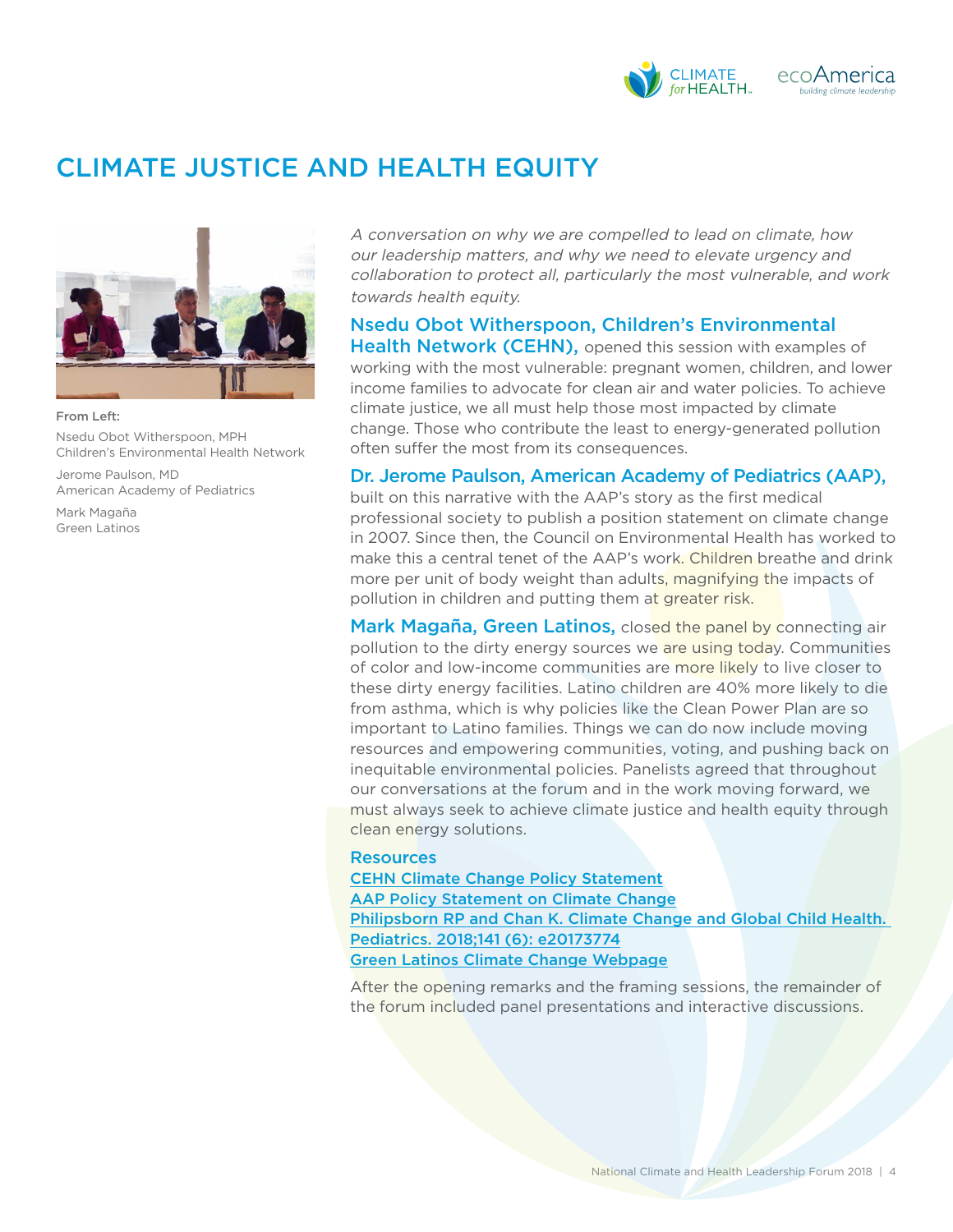

## MITIGATING OUR CLIMATE IMPACT



From Left: Joel Sigler Kaiser Permanente

Elizabeth Landau, MS American Geophysical Union

Barbara Gottlieb Physicians for Social Responsibility (representing My Green Doctor)

Concrete examples and success stories from health institutions and organizations that have mitigated their climate impact, including how they navigated barriers to success.

#### [Joel Sigler, Kaiser Permanente](http://ecoamerica.org/wp-content/uploads/2018/06/sigler-health-forum-2018.pdf)

Healthy communities and a healthy environment are critical to the health and wellness of every person. It is therefore imperative to make climate mitigation part of the healthcare mission. Kaiser Permanente's Environmental Stewardship program is anchored in community benefit work and embedded throughout the organization. Accordingly, Kaiser has aligned climate goals with the mission and vision for total health emphasizing the social, environmental, behavioral and clinical aspects that shape one's well-being. Kaiser is working towards a carbon net positive goal by 2025. They have invested in offsite solar and wind, reduced the use of anesthetic gases that have a huge warming potential, and are sourcing food locally. To help finance these efforts, they worked closely with their finance team to build a green bonds program.

### [Barbara Gottlieb, Physicians for Social Responsibility,](http://ecoamerica.org/wp-content/uploads/2018/06/gottlieb-health-forum-2018.pdf)  [Presenting for My Green Doctor](http://ecoamerica.org/wp-content/uploads/2018/06/gottlieb-health-forum-2018.pdf)

My Green Doctor is a practice management tool for healthcare offices. It is suitable for any outpatient office and used worldwide. This program is designed to be implemented with little cost and little technical background on the part of users because one perceived challenge is that doctors do not have a lot of time to incorporate sustainability into their practices. My Green Doctor provides resources for creating a Green Team, integrating initiatives into management practices, and implementing a sustainability policy. Three elements behind this program are moving the mindset among physicians: 1) real savings, 2) team engagement, and 3) patient health benefits of climate mitigation.

### [Elizabeth Landau, American Geophysical Union \(AGU\)](http://ecoamerica.org/wp-content/uploads/2018/06/landau-health-forum-2018.pdf)

AGU is renovating its offices in Washington, DC to be the first net-zero building in the city, one of the most ambitious retrofitting projects in the world. Climate scientists are members of AGU, and demonstrating strong mitigation is important to them. AGU is using four technologies: reduction (lower energy & water use), reclamation, absorption (recycled water collection), and generation (solar panels), and are innovating as the project progresses. New technologies include a sewer heat transfer system and direct current grids in the building to harness the energy generated by their solar panels. All plans will be made public so others can replicate them. Building renovations will also create a healthier indoor environment, with a hydroponic plant wall that filters the air. While technology has been one challenge, Board approval, staff buy-in, and neighborhood acceptance have been another. Communication and transparency at every step have been key components in making this a successful project.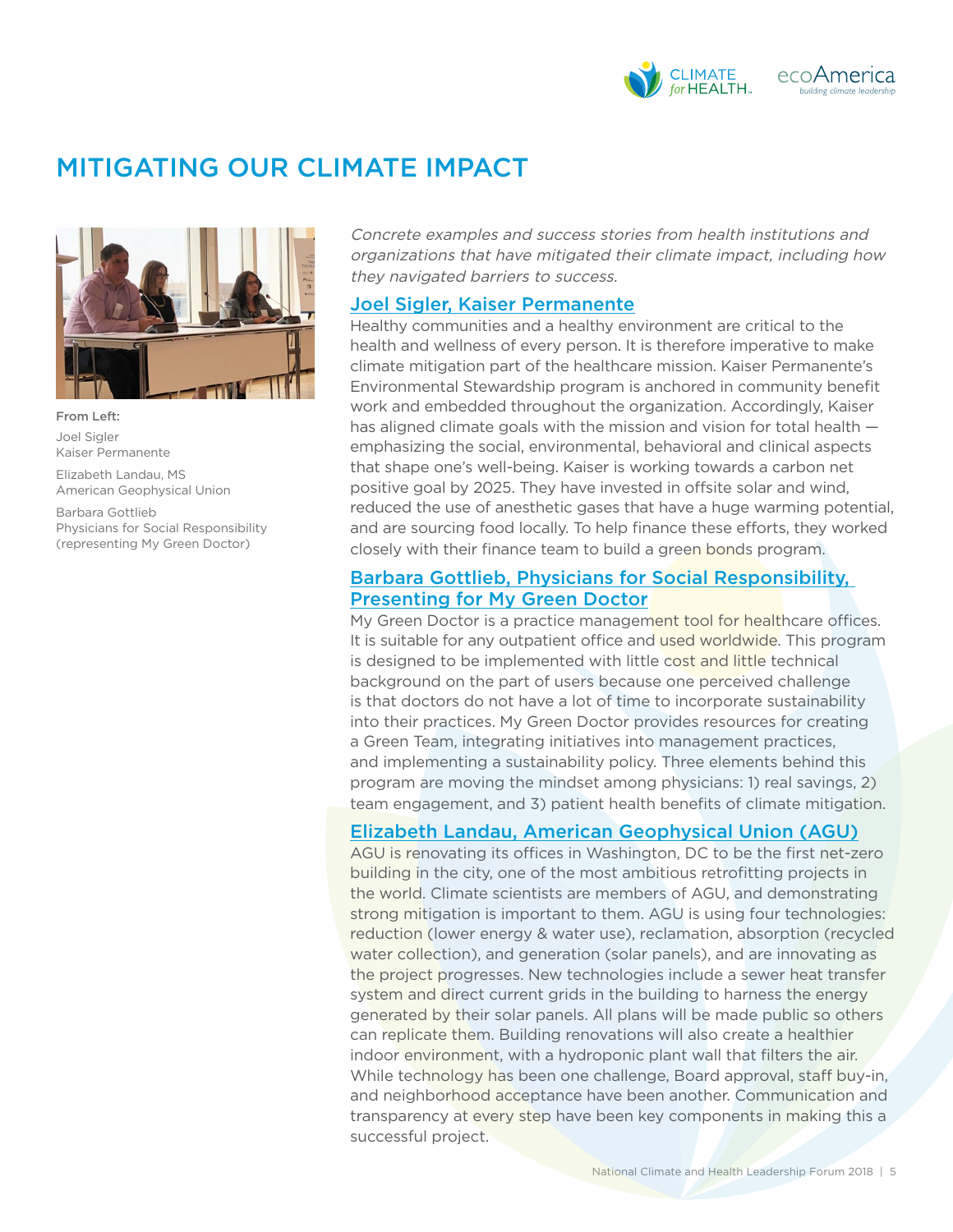

# INTERACTIVE DISCUSSION: 100% CLEAN ENERGY



From Left: Nsedu Obot Witherspoon, MPH Children's Environmental Health Network

Joel Sigler Kaiser Permanente

Elizabeth Landau, MS American Geophysical Union

Barbara Gottlieb Physicians for Social Responsibility (representing My Green Doctor)

Bob Perkowitz President and Founder of ecoAmerica

Frank Lov Board Chair, ecoAmerica Building off of speaker inspiration and guidance, all participants will have an immersive discussion on ways to drive commitments to clean energy in our own organizations. We will share ideas, concerns, and opportunities for taking steps towards committing and switching to 100% clean energy.

### Discussion Topics from Participants:

- Mitigating our own climate impact improves health
	- Emphasize climate solutions as health imperatives; this is part of the cure
- Achieve buy-in from neighbors, staff, and Board of Directors
- 100% Clean Energy is achievable now
- Disseminate lessons learned
- Encourage innovation
- Provide choices/options for a path forward
	- Meet people where they are
	- Plans should be adaptable
- Educate patients on climate mitigation, and encourage patient advocacy for climate solutions
- Include reduced consumption and efficiency in your mitigation plan
- Diversify the brainstorming stage (engineers, finance team, etc.)
- Address the cost of entry for these projects
- Use cost savings as motivation; do not pass the cost on to your patients
- Normalize the technology to make it more affordable
- Mentor peers to help with implementation in other projects
- Translate this work to rural settings
- Communication is key; messaging will vary depending on the setting
- Start with anchor institutions like hospitals (especially in rural areas)
- People will listen to their doctors more than environmentalists

#### **Resources**

[Kaiser Permanente's Webpage on Environmental Stewardship](https://share.kaiserpermanente.org/article/environmental-stewardship-climate-energy/) [My Green Doctor](https://www.mygreendoctor.org/)

[American Geophysical Union's Building Construction Webpage](https://building.agu.org/)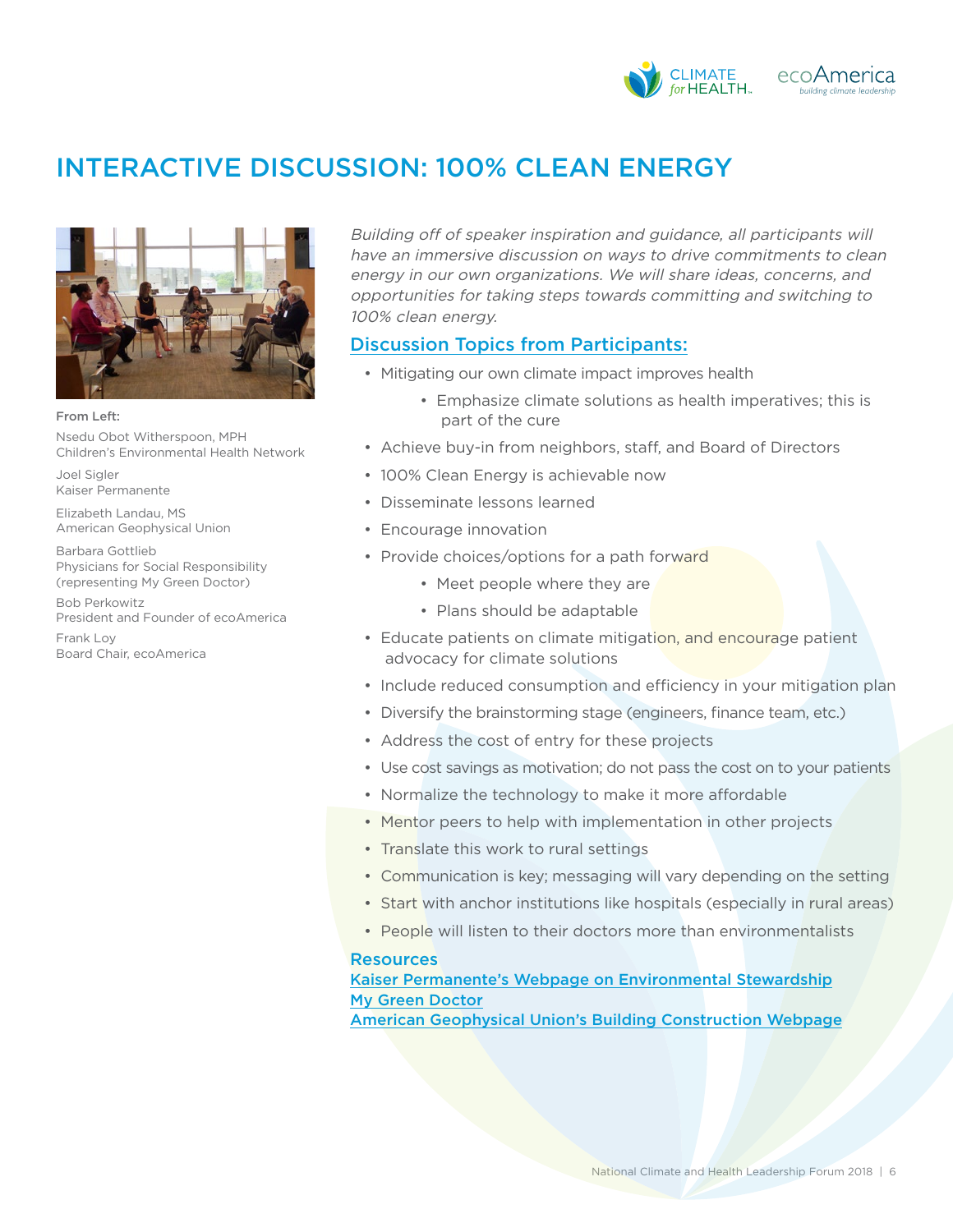

# ADVOCACY MATTERS: ELEVATING OUR VOICES FOR CLIMATE SOLUTIONS



From Left: Katie Huffling, RN, CNM Alliance of Nurses for Healthy Environments

Linda Rudolph, MD, MPH U.S. Climate and Health Alliance

Jack Rayburn, MPH Trust for America's Health Advocacy experts share highlights from successful health advocacy efforts, and offer guidance on elevating climate advocacy in 2018 and beyond in ways that are inclusive and non-partisan.

### Katie Huffling, Alliance of Nurses for Healthy Environments

(ANHE) Nurses make up a large portion of the healthcare sector, and are some of the most trusted voices. Nurses are in every community, which means they understand local solutions that cannot always be solved by federal level policy change. Through partnership with ecoAmerica and Climate for Health, five organizations have signed on to the Nursing Collaborative on Climate Change and Health, with several more on the way this year. ANHE has also partnered with Health Care Without Harm to create the Nurses Climate Challenge to create an army of nurses advocating throughout the country on climate.

### Jack Rayburn, Trust for America's Health

Trust for America's Health focuses on the social determinants of health framework when approaching policies, programs, and practices to address climate change. Because climate change can be politically polarizing, it is important to frame things as disease prevention and health promotion. Recent priorities include playing defense to protect federal scientific research and research translation programs from austerity cuts, and following the farm bill closely to fend off proposed SNAP benefit cuts and conservation program changes.

### Linda Rudolph, U.S. Climate and Health Alliance

Health professionals need to act like climate change is a health emergency, not an ancillary issue. Fighting climate change is not just about energy, but also about transportation, food, agriculture, housing, buildings, and jobs. All of these contribute to existing health inequities, and are exacerbated by climate change. Different specialists in the medical community can speak to specific components of the climate crisis (oncologists or cardiologists talking about meat consumption, diabetes specialist talking about active transit, etc.). Discussions on climate solutions must be inclusive, making sure that marginalized groups are represented. Further, the experience of climate change is largely a local experience and local government is often more accessible than state and federal governments when it comes to lobbying efforts.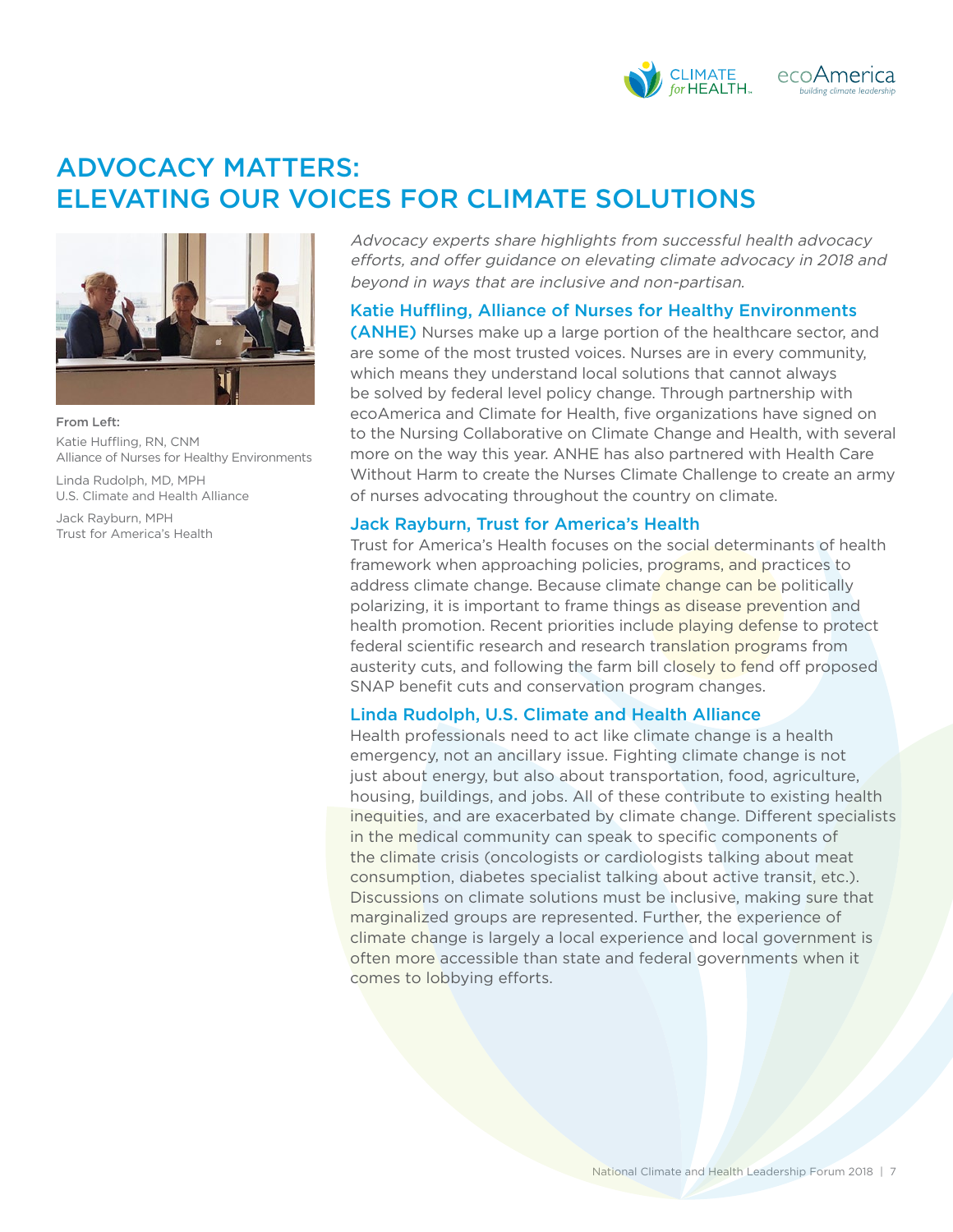

## INTERACTIVE DISCUSSION: ADVOCACY



From Left: Linda Rudolph, MD, MPH U.S. Climate and Health Alliance

Jack Rayburn, MPH Trust for America's Health

Edward Maibach, PhD Center for Climate Change Communication An immersive discussion on ways to elevate climate advocacy and diversify climate constituency. We will share ideas, questions, concerns, and opportunities for advocacy within our associations, institutions, communities, and country.

### Discussion Topics from Participants:

- American politics can be a rollercoaster
- It takes a village
- Build momentum in the states; state level advocacy needs to be sustained no matter the federal political climate
- Hope is the single best predictor of recovery after disaster
- We are in a war comparable to the fight against big tobacco
	- Consider tactics that meet the situation
- Create One National Health Agenda (on climate)
- Be ready for the change that will come
- Address Social Determinants of Health while addressing climate
- Be proactive
- Civics 101 for everyone: How a bill becomes a law
- Make sure to have everyone/perspectives/ideas in the room that we need
- Encourage storytelling individuals connecting
- Climate change is a health emergency
	- And the fossil fuel industry is causing it  $-$  why aren't we saying this part?
- Vilify the enemy; call people out/plain speak in the moment
- Adversity is an opportunity to build commitments and work towards a common goal
- Leverage this moment when people are energized
- Youth engagement; Youth as inspiration (gun violence)
- VOTE Health professionals need to get involved in GOTV campaigns and voter protection laws

### **Resources**

#### [Health Impact Assessment](https://www.cdc.gov/healthyplaces/hia.htm)

[Alliance of Nurses for Healthy Environments Climate Change Webpage](https://envirn.org/climate-change/) [Trust for America's Health Environmental Health Webpage](http://healthyamericans.org/environmental-health/) [U.S. Climate and Health Alliance Advocacy Tools](http://usclimateandhealthalliance.org/uscha-state-policy-initiative/advocacy-tools/) [Australia's National Strategy for Climate, Health, and Well-Being](http://www.caha.org.au/national-strategy-climate-health-wellbeing) [A Declaration on Climate Change and Health](http://www.lung.org/our-initiatives/healthy-air/outdoor/climate-change/a-declaration-on-climate-change-and-health.html)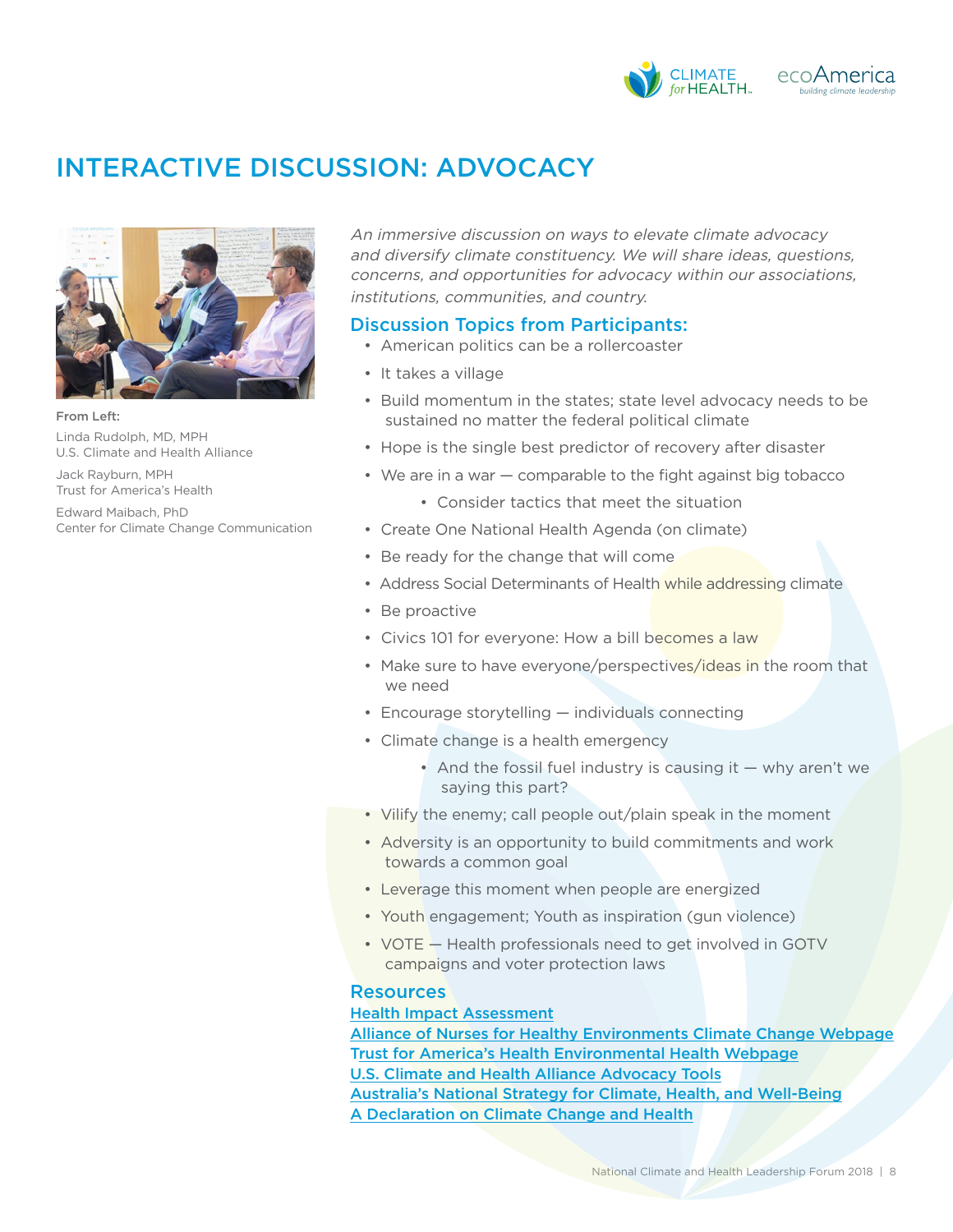#### **CLIMATE** ecoAmerica for HEALTH. *building climate leadership*

# COMMITMENTS TO CLIMATE MITIGATION AND ADVOCACY



From Left: Leyla McCurdy, MPhil Director, Climate for Health, ecoAmerica

Jim Whitehead, EdD, MS American College of Sports Medicine

Sandra Whitehead, PhD National Environmental Health Association

Jessica Wolff, MSN, MBA Health Care Without Harm

Lyndsay Moseley Alexander, MPA American Lung Association

Thoughts, ideas, and examples on how to secure commitments from individuals and organizations, with opportunities to achieve climate mitigation in diverse workplaces and advocate for climate solutions.

#### Jim Whitehead, American College of Sports Medicine (ACSM)

Establishing a common agenda is fundamental for initiating a coalition to achieve collective impact. The climate movement can learn from coalition building in other sectors, including sports and physical activity. For example, the Sports Accord brings international federations together to harness the power of sports to drive social change. ACSM has a philosophical commitment to climate solutions, but needs to translate that intention into real world action. Right now, these considerations are being factored into ACSM's decision to renovate their headquarters or move to a new building to decrease their carbon footprint. The ActivEarth initiative, which considers the nexus of planetary and human health, is also being reinvigorated. Finally, ACSM places a high value on equity and inclusion in climate solutions.

#### Sandra Whitehead, National Environmental Health Association

(NEHA) NEHA has been leading on climate change, with its Board adopting their first climate policy statement in 1999 and updating it in February 2017 with a four-prong strategy: 1) Inspire members to act, 2) Build literacy, 3) Advocacy, and 4) Model behavior. NEHA members are asked to commit to reduce their individual carbon pollution by using public and active transportation, and switching to clean energy. NEHA is creating a shared agenda with affiliates and members to develop tools to measure economic impacts of climate change and sea level rise, enabling them to effectively communicate these impacts to their local and state leaders. NEHA works with their members in more rural communities, who may face further challenges in implementing clean energy goals. Achieving 100% renewable energy is something NEHA is exploring in addition to divestment from fossil fuels.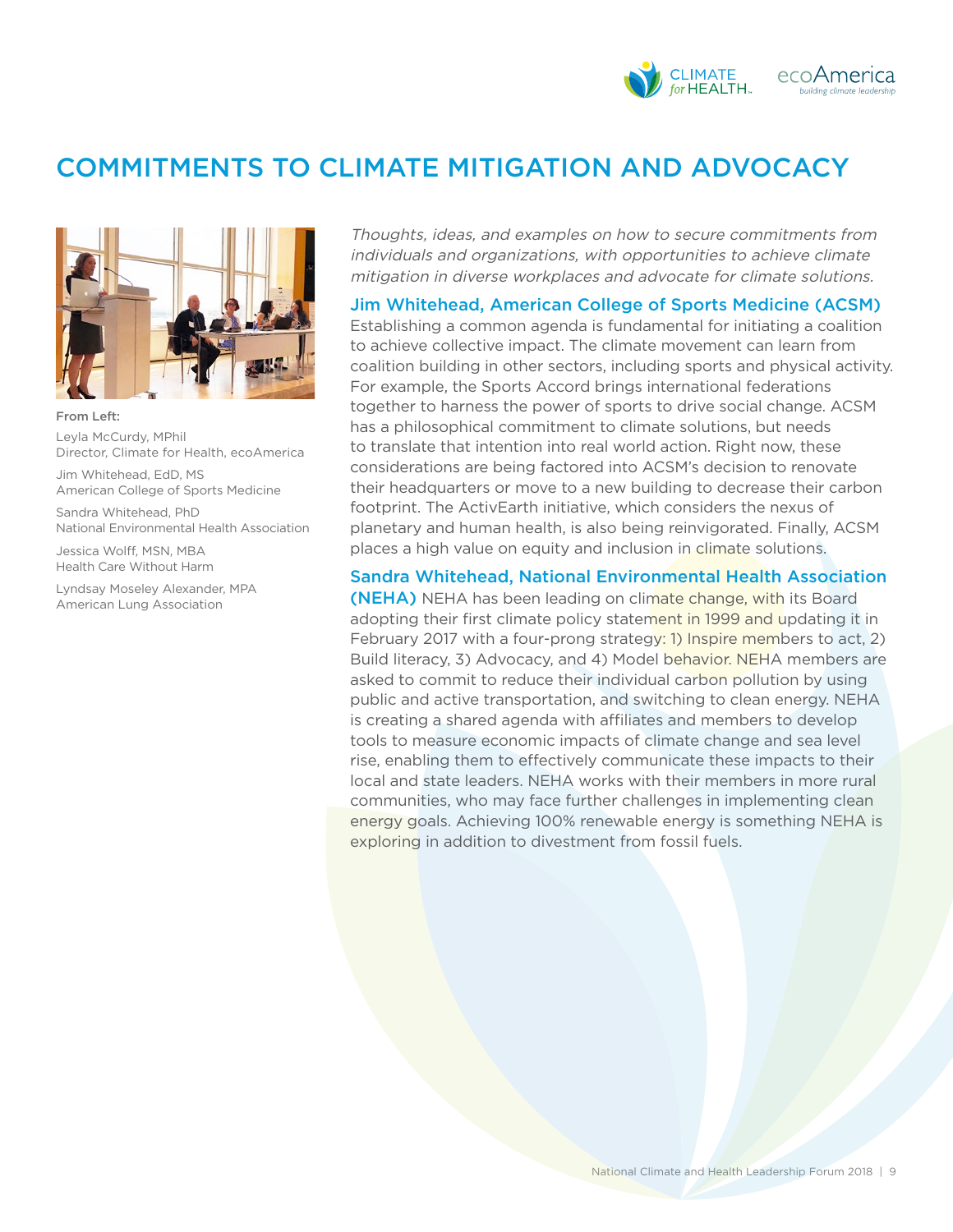

# COMMITMENTS TO CLIMATE MITIGATION AND ADVOCACY



From Left: Meighen Speiser Chief Engagement Officer, ecoAmerica

Jim Whitehead, EdD, MS American College of Sports Medicine

Jessica Wolff, MSN, MBA Health Care Without Harm

Lyndsay Moseley Alexander, MPA American Lung Association

Sandra Whitehead, PhD National Environmental Health Association

#### [Jessica Wolff, Health Care Without Harm \(HCWH\)](http://ecoamerica.org/wp-content/uploads/2018/06/wolff-health-forum-2018.pdf)

Health Care Without Harm is comprised of a network of 18 domestic health systems representing 500 hospitals committed to: 1) Mitigation, 2) Resilience, and 3) Leadership. These hospitals and health systems pilot climate solutions — tools, trainings, resources, etc. that can then be scaled throughout the network, using influence and purchasing power to move policies. One of HCWH's newest initiatives is the Nurses Climate Challenge to educate and empower nurses to motivate other health professionals on how to take action on climate change. Similarly, the Health Care Climate Challenge helps hospitals navigate some of the internal bureaucracy to make climate commitments. Finally, there is more healthcare can do. When it comes to movements like We Are Still In, there are pillars for cities, counties, universities, and businesses, but not for the health sector.

#### Lyndsay Alexander, American Lung Association (ALA)

The American Lung Association has an extensive advocacy program, with policy positions on air quality, clean energy, transportation, and lung health. In 2010, ALA's Healthy Air Campaign worked to defend the Affordable Care Act. Applying lessons learned from past campaigns can make the transition to 100% clean energy a success. The policy landscape is very busy, so it is critical to inspire people with the urge and ability to do and feel something and help everyone understand these goals are achievable and easy to implement. Storytelling is an important tool, and affected individuals talking directly to policymakers sends a stronger message than facts alone. Sometimes it's best to get out of the way and let those who are most directly affected tell their own stories.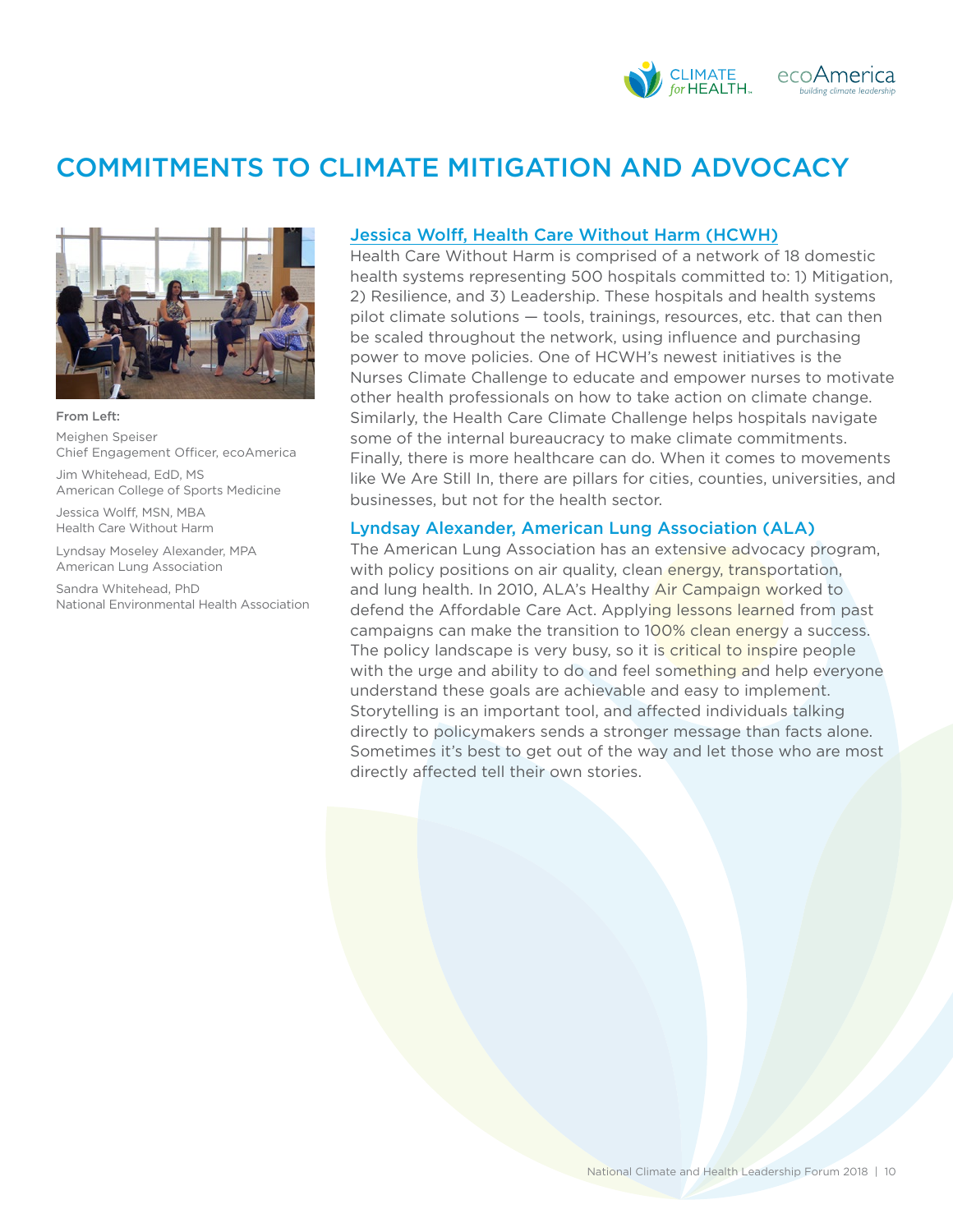

## INTERACTIVE DISCUSSION: COMMITMENTS

All participants will engage in an immersive discussion on the opportunities for collaboration, how we can best function as a coalition, and how to ready our organizations for participation.

### Discussion Topics from Participants:

- Find the common interest and create a shared agenda
- Set the goals and support the journey to achieve them, while making it as easy as possible
- Encourage productive competition
- Build tools for partners who don't have the latitude to talk about climate change
- Diverse partnership perspectives must be reflected in coalition documents
- Diversity, Equity, and Inclusion
- Give field staff deference and get out of the way
- Availability of clean energy; get involved in more than just the costs
- Membership orgs as a hub for peer to peer learning and associations as influencers
- Walk the walk TRY to walk the walk Perfect is the enemy of the good
- Provide technical assistance

### Resources

[Health Care Without Harm Climate and Health Webpage](https://noharm-uscanada.org/issues/us-canada/climate-and-health) [Nurses Climate Challenge](https://nursesclimatechallenge.org/) [NEHA's Climate Change Webpage](http://www.neha.org/eh-topics/climate-change-0) [ACSM's ActivEarth Initiative](https://www.acsm.org/acsm-membership/strategic-initiatives/activearth-(active-transportation)) [ALA Public Policy Positions](http://www.lung.org/get-involved/become-an-advocate/public-policy-positions.html)